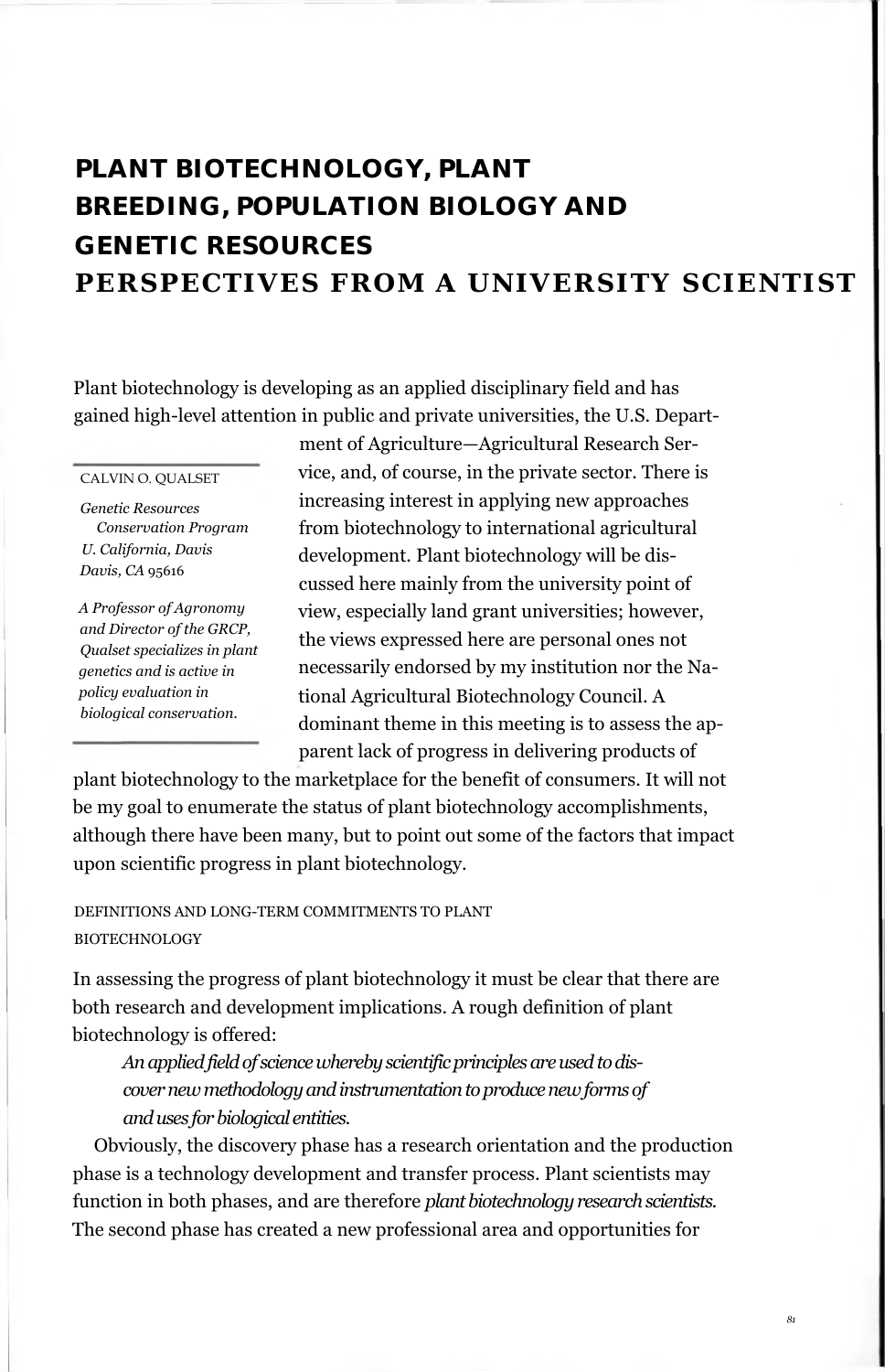*In assessing the progress of plant biotechnology it must be clear that there are both research and development implications.*

*...administrators have found it increasingly difficult to amass the financial and physical resources to accommodate research programs, especially for high-cost biotechnology research...*

*plant biotechnologists.* The land grant universities have responsibility for research, training of plant biotechnologists, and, to varying degrees, product development. The consumer community perceives that the research universities will be involved in both phases and will deliver products for their use. This is unrealistic in most cases because the prevailing philosophy among universities has been that product development can best be done by the private sector. Countering that, however, is the fact that State Agricultural Experiment Stations (SAES) and the USDA have developed, evaluated, released, and distributed crop cultivars and germplasm for many decades as a public service, and, in fact, a responsibility. The major U.S. crops include public-developed germplasm in their breeding history or are direct products of public-supported research and development programs.

There is some uncertainty administratively and by scientists about how far the universities' research and development programs should take their discoveries. From the administrative point of view there are philosophical issues about the university role and private sector role. In the past it has been rather clear that the private sector should do developmental research and market products to the extent possible. In the case of cultivar development, the private sector incentives are not sufficient for all but a few crops, so the public sector assumes responsibility. More recently, however, administrators have found it increasingly difficult to amass the financial and physical resources to accommodate research programs, especially for high-cost biotechnology research. Therefore, it is attractive to consider cost-recovery mechanisms through development of products for direct sale or licensing. This obviously impacts on the scientists who must balance personal goals and university advancement criteria, with the financing of a research program. The days of SAES providing sufficient research facilities and operational costs for research and development are past. The scientist must supplement the provided funds with funds from other sources. A moderately active laboratory for a plant biotechnology program requires at least \$1,000 per day of extramural funds to meet operational costs and even more when indirect institutional costs are transferred to the investigator.

This is a heavy burden to place on a scientist who must teach classes, serve on committees, and train graduate and postdoctoral students. Research funds are presently mostly available through competitive peer-review awards. These are most successfully obtained as individual-scientist awards and only a few opportunities exist for funding multidisciplinary research teams for a comprehensive research and development program. Furthermore, almost no competitive grant funds are available for the product-development phase. This has favored short-term research on specific topics which yield new knowledge, appropri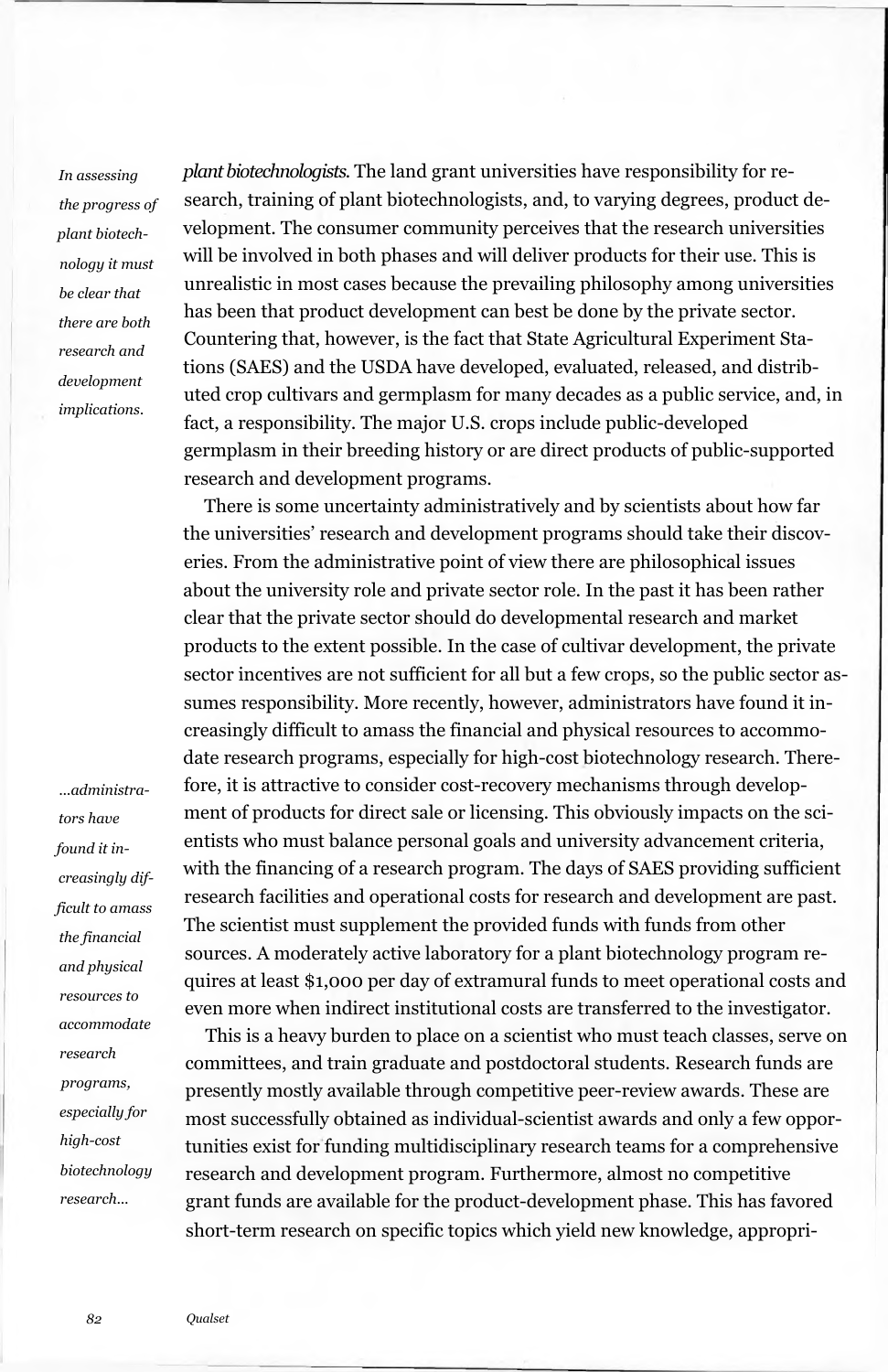ately published in peer-review journals, and has not favored long-term projects which will produce new genetic stocks and products ready for consumer use. Thus, the directions of university research have been dictated largely by the individual investigator's ability to be successful in competition for extramural funds.

There have been several creative joint ventures of private sector and university research, based on shared knowledge and biological products, usually with first right for licensing being obtained by the private sector entity. University scientists have entered these agreements willingly because the personal risks were minimal with respect to product development and licensing and also because there were minimal restrictions on publishing and patenting. From the private sector side I suspect that the ultimate payoffs in licensable technology have been minimal, but the information exchange and training elements were very useful. In some cases known to me the private sector funding was short term, three to five years, so that realistically little plant biotechnology research could reach the product-development stage.

From the above comments it is clear that there are institutional and scientistlevel considerations that impact on progress in plant biotechnology. There are real impediments borne by the university scientist. The typical institutional response on the research financing issue has been to write a statement into posi tion descriptions that "the successful candidate will be expected to generate research funds through competitive grants and other means," notwithstanding other expectations to "serve agriculture and the general public by discovering new knowledge and developing new materials."

## GOALS AND PRODUCTS OF PLANT BIOTECHNOLOGY

The definition of plant biotechnology offered earlier really is not unique to the present era of plant science research and development and it could have appeared any time in this century. However, scientific developments of the 1960s and 1970s have provided a whole new set of tools for applied biological sciences. Research goals in plant biotechnology are likewise not unique to the present time and include, among others, the following:

- —New fundamental knowledge about plant processes, including gene structure, function, and expression.
- —New methodology for application in product development.
- —New genetic stocks, including plants, gametes, and cloned DNA, for research and plant breeding.
- —New cultivars for direct use in agriculture.

What is unique to the present era and is so exciting for the advancement of agriculture, food quality and safety, energy, and health care products is the

*...almost no competitive grant funds are available for the product-development phase.*

*This is a heavy burden to place on a scientist who must teach classes, serve on committees, and train graduate and postdoctoral students.*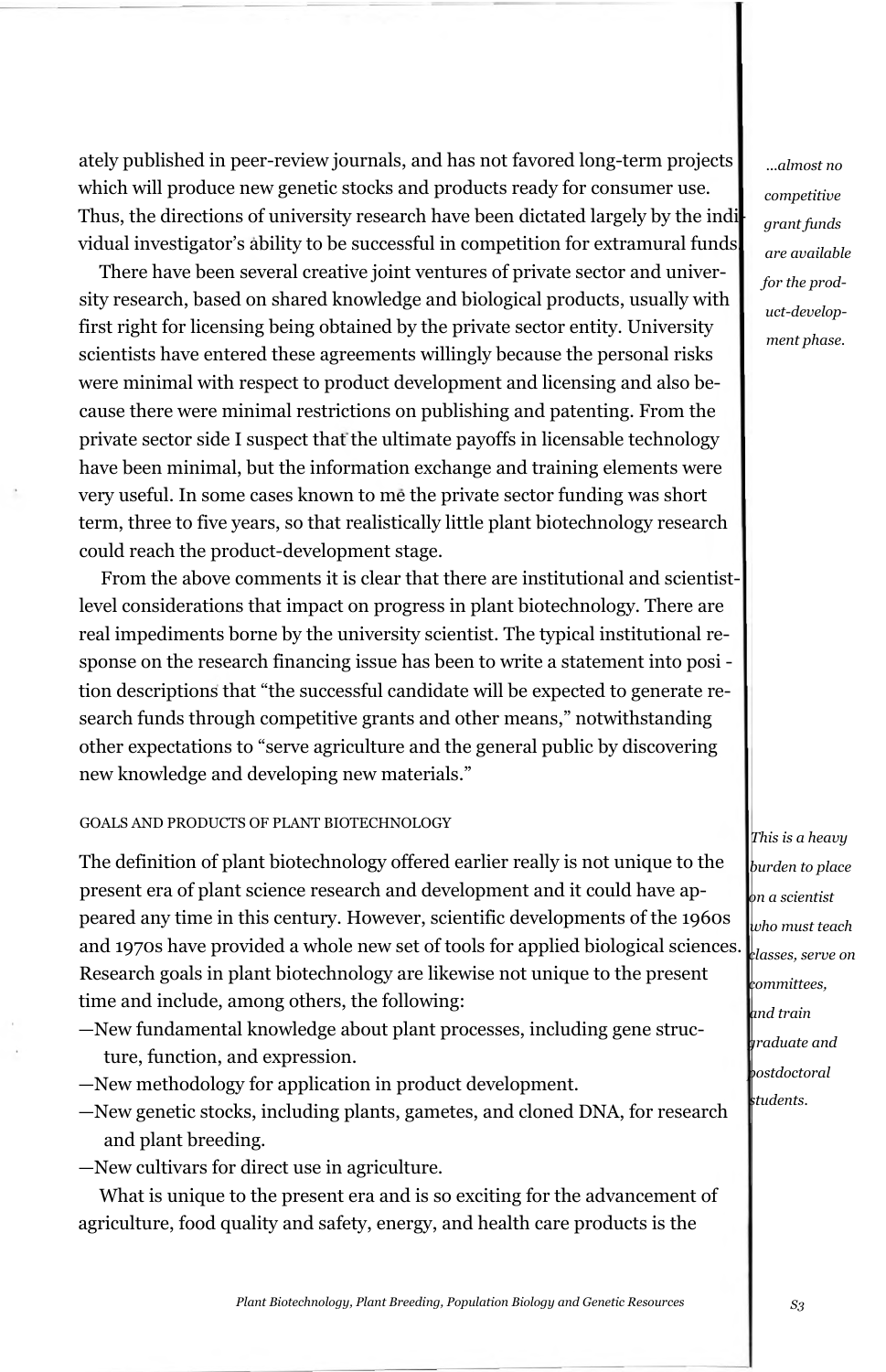*1 believe that neither the faculty-reward incentives nor the funding sources have encouraged long-term research and development efforts.*

practically unlimited number of product-design topics that can now be addressed by manipulations of biological materials. Examples are included in Table 1. Most often gene transfer is highlighted as the cornerstone of plant biotechnology and certainly the possibility of unrestricted interspecific gene transfer is a major development. However, other developments leading to precise, rapid, and low-cost diagnosis of the presence of disease-causing entities or toxic compounds in plants have far-reaching implications for U.S. agriculture and monitoring of consumer product safety. Another development that requires little or no manipulation of genetic materials is rapid clonal reproduction of disease-free plants. Cell, tissue, and organ culture methods have already been usefully adopted for commercialization of cultivars and for safe international transfer of genetic resources for research purposes.

Few products of the type listed in Table 1 have emerged from university research and development, but surely these institutions have advanced new scientific concepts and methodologies. While we are still perfecting technology to accommodate product development, I believe that neither the faculty-reward incentives nor the funding sources have encouraged long-term research and development efforts. There is also a trend toward 9-month appointments in the SAES which may also discourage long-term research and development. There are signals through press releases that a great increase in product-oriented research is being undertaken at some universities. This is encouraging, because it suggests that stable funding for biotechnology may be emerging as it was in the past for "agri-technology"—traditional agricultural research in the SAES.

### GENETIC RESOURCES

By definition, biotechnology requires biological materials and thus is absolutely dependent upon biological resources. Biotechnology applied to plants uses biological resources from microbes, animal, and, of course, plants routinely. Specific genes or nucleotide sequences are the basic genetic resources required not only for gene transfer but also to adopt enzyme systems for manipulating DNA. A central dogma is that any gene from any species maybe transferred to any other species by molecular manipulations and parasexual means. In practice this means that the entire global gene pool is accessible for introducing genes into specific plants. Genes from plants have been transferred and expressed in non-plant species as well.

Clearly, genetic resources are fundamental to plant biotechnology research. Many plants have been collected from their native habitats and amassed in seed banks or gardens. These efforts have been under way for more than one century in the development of the U.S. genetic resources which were obtained from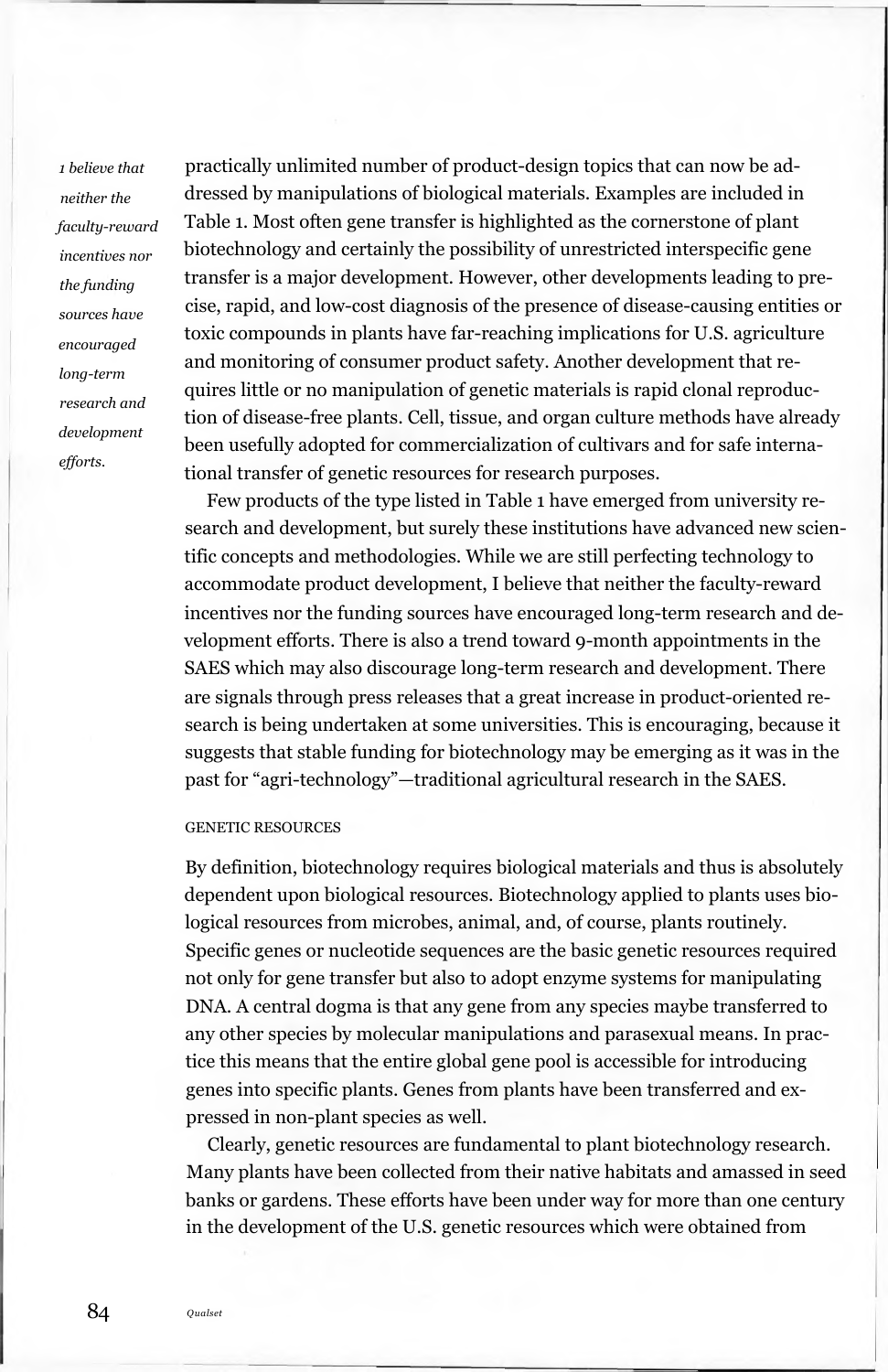| TABLE 1 SOME PLANT BIOTECHNOLOGY PRODUCTS               | By definition. |
|---------------------------------------------------------|----------------|
| 1. Cloned genes for insertion into cultivars            | biotechnology  |
| a. genes integrated into plant genome                   | requires       |
| b. gene therapy                                         | biological     |
| 2. Diagnostic methods                                   | materials and  |
| a. to detect pathogen infection                         |                |
| b. to detect presence of genes in plants                | thus is abso-  |
| linked markers                                          | lutely depen-  |
| DNA-RNA complementation                                 | dent upon      |
| c. to assess genetic identity                           | biological     |
| 3. Rapid clonal propagation of plants                   | resources.     |
| 4. Gene banks of cloned DNA or nucleotide sequence data |                |
| 5. New plant products for commercial use                |                |
| a, genes transferred from another species               |                |
| synthesized genes                                       |                |

6. Plant products produced by microorganisms

practically all countries. The central dogma here is that "genes are free," and since only small samples of such renewable natural resources have been collected and taken away from their natural habitat, there was little concern that plant collectors were adversely affecting the economy or ecology of any country. There were a few exceptions, however, where economical considerations dominated, for example, for the plants contributing rubber, coffee, and tea.

More recently two issues have emerged. The first is that ancillary development factors—new agricultural systems, crop substitution, water development, excessive animal grazing and extractive harvests, urban expansion, and industrial wastes toxic to terrestrial and aquatic species—have threatened the integrity of the native gene pools. The second is that the "genes are free" dogma has been challenged by some genetic resource-rich countries and social scientists. Genetic resource conservation by *in situ* and *ex situ* means must be given much higher priority in view of the difficulty to manage the development factors mentioned above and because only planned biological conservation can provide assurance that genetic resources will be available and accessible for the indefinite future.

Plant biotechnology depends upon genetic resources but also restricts the free exchange of materials. Ownership of genes is an especially important concept. A genetic resource obtained "for free" may yield, upon extensive manipulation and characterization, a valuable gene or gene complex or result in a new process for manipulating genes. Then the "genes are free" concept breaks down,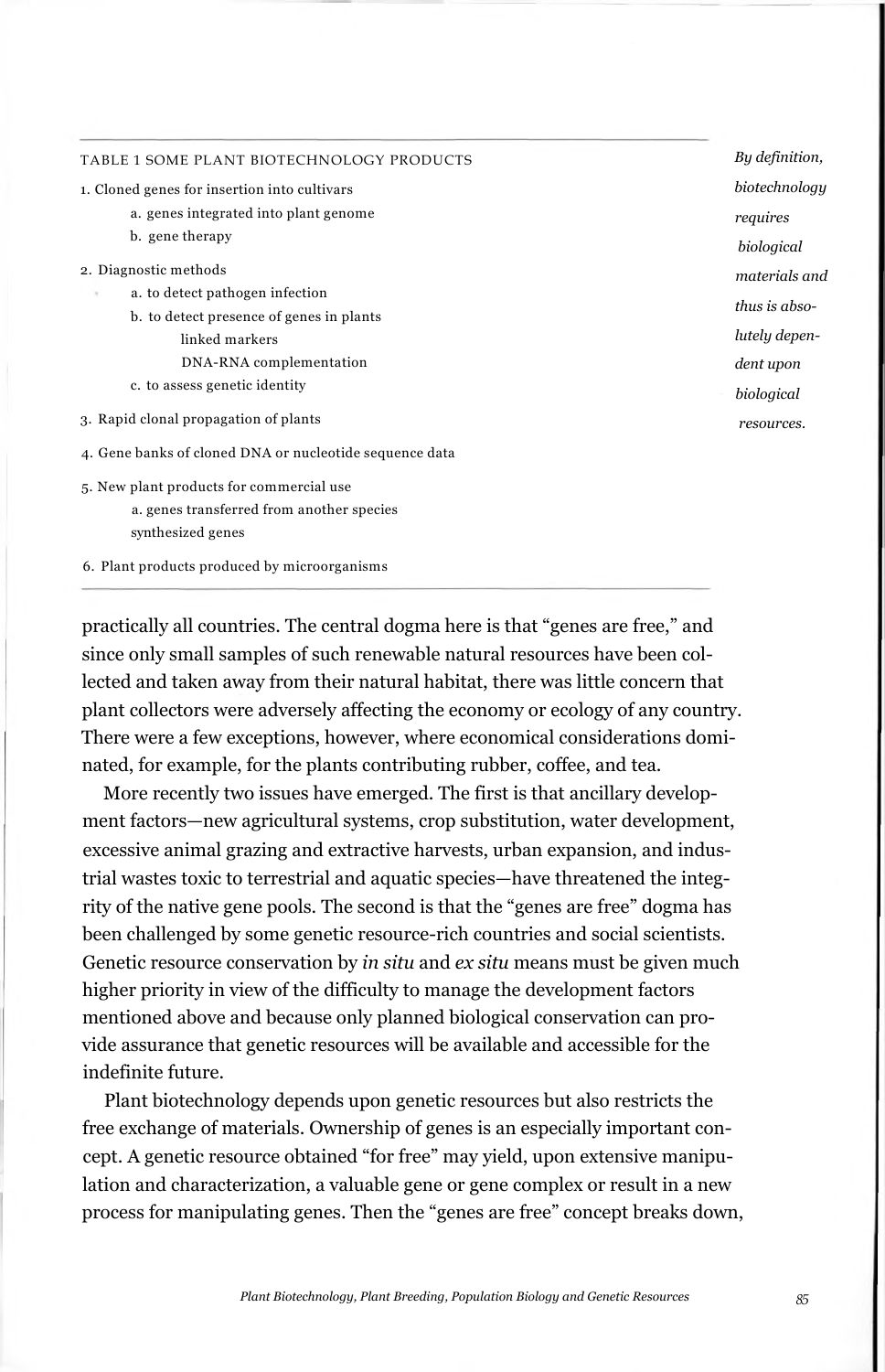*...it is unlikely that genetic erosion of agricultural species will be enhanced by introduction of methods from biotechnology.* especially if there is commercial potential in the derived genetic materials. The issues of ownership of genes and ability to protect their use through patenting and other processes are contentious. Further study is essential.

Plant biotechnology practitioners, public and private, at the policy and research levels must give high priority to genetic resource conservation, and to the "genes are free" or "genes for a fee" concepts. With respect to genetic resource con servation, molecular methods have been rapidly adopted for analysis of genetic diversity which has aided in developing *ex situ* and *in situ* conservation strategies. The potential impact of plant biotechnology in reducing or enhancing the genetic resource base remains unclear; however, it is unlikely that genetic erosion of agricultural species will be enhanced by introduction of methods from biotechnology.

# PLANT BIOTECHNOLOGY AND PLANT BREEDING

The greatest hope and hype in plant biotechnology remains the potential for unrestricted gene transfer. This possibility is very attractive to plant breeders because it permits directed gene transfer and because the genetic resource base for a targeted crop species is vastly expanded.

Crop development through plant breeding is conceptually simple: locate a gene resource; introduce it to a population of plants; select plants having desirable combinations of traits; evaluate these plants for field performance, consumer acceptability, and safety; release the derived cultivar for general use; and, finally, arrange a distribution and marketing program. Plant biotechnology does not alter this sequential process at all, but it does present the plant breeder with new opportunities and challenges at each step in the cultivar-development process. Table 2 lists eight topics in plant breeding which are influenced by plant biotechnology. Some brief comments are offered because it is the analysis of these topics that gives a clearer picture of constraints and bottlenecks in transferring new technology to crop development. \* 1

TABLE 2 COMPONENTS OF PLANT BIOTECHNOLOGY IN CROP CULTIVAR DEVELOPMENT

- 1. Genetic resources
- 2. Trait identification
- 3. Gene isolation
- 4. Parasexual gene transfer from donor to recipient cultivar
- 5. Gene expression
- 6. Breeding—creating adapted gene complexes
- 7. Evaluation for agronomic performance and safety
- 8. Distribution and marketing of seed stocks or plant propagules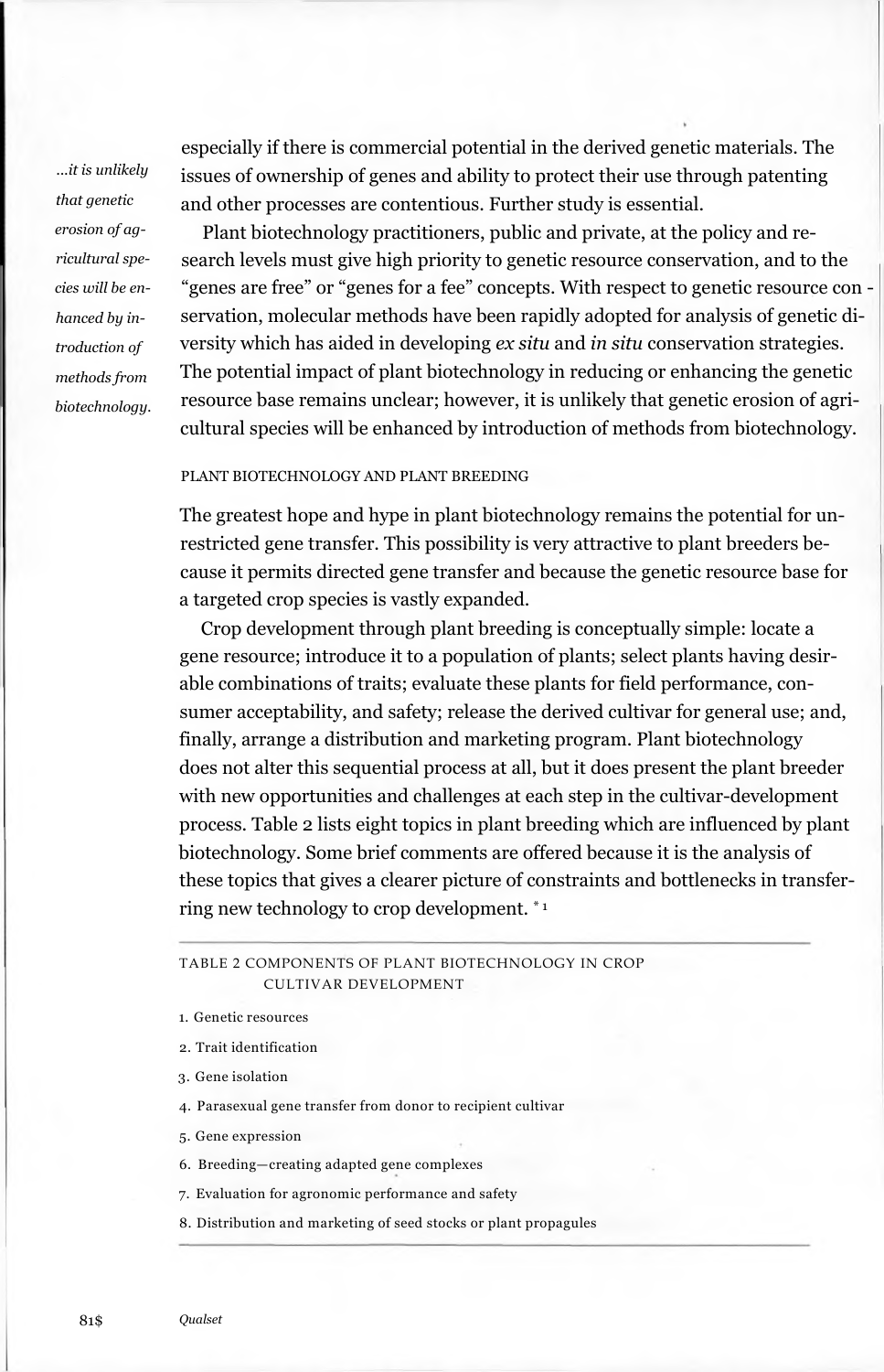1- *Genetic resources*—Availability of germplasm from which genes may be extracted is quite good for major crops, but less so for wild relatives. Perhaps the largest bottleneck is that the vast holdings of crop germplasm in the U.S. National Plant Germplasm System are largely undocumented or not evaluated for potentially useful traits. Thus for biotechnologists a first step is to obtain a germplasm collection that may be evaluated for traits of interest. The fact that most genetic resource collections are inadequately characterized is not a surprising deficiency because many traits being considered for transfer were not even recognized as valuable in the past.

2- *Trait identification*—Which traits are to be selected for transfer is a somewhat contentious issue. Some traits may have potential for commercial exploitation but are not necessarily desirable from other points of view; herbicide-resistant plants is an example thoroughly discussed elsewhere in this volume. Biotechnology is geared to transfer of single genes, and there are many important single-gene traits as candidates, pest resistance and crop quality factors are examples. However, the adaptation of a crop to a production environment requires combinations of many traits, most of which are multigenically controlled. Thus, transferring genes one at a time for multigenic traits is not feasible.

The alternative approach is to identify chromosome regions which have blocks of genes that contribute to the desired trait expression. Thus, it is not necessary to identify the specific gene for a trait; linked genes or nucleotide sequences can be used as markers of the desired gene complexes. DNA restriction fragment length polymorphisms (RFLPs) have provided such a tool in trait identification that is probably equally as important as single-gene identification in plant breeding. Medium-to-high resolution genetic linkage maps are needed for this purpose. These maps are conceptually easy to develop, but expensive in time and laboratory supplies and require highly developed genetic stocks for some crop species. Facilitating linkage map development is a top priority for plant breeding purposes.

3- *Gene isolation*—Methods to probe for DNA sequences for particular genes are available, but more efficient means are necessary for routine plant breeding use. Particularly useful are congenic isolines which plant breeders have developed for many traits. However, these are underexploited for gene identification purposes. Breeders need access to cloned genes, and the process of development of such genetic stocks could be enhanced by multidisciplinary teams (molecular biology, genetics, and plant breeding).

4- *Par asexual gene transfer*—To transfer single genes, methods for introduction and integration (transformation) of cloned DNA into plant genomes is essential. The main contribution of biotechnology to plant breeding is to eliminate "linkage drag," that is, the transfer of undesirable genes along with desirable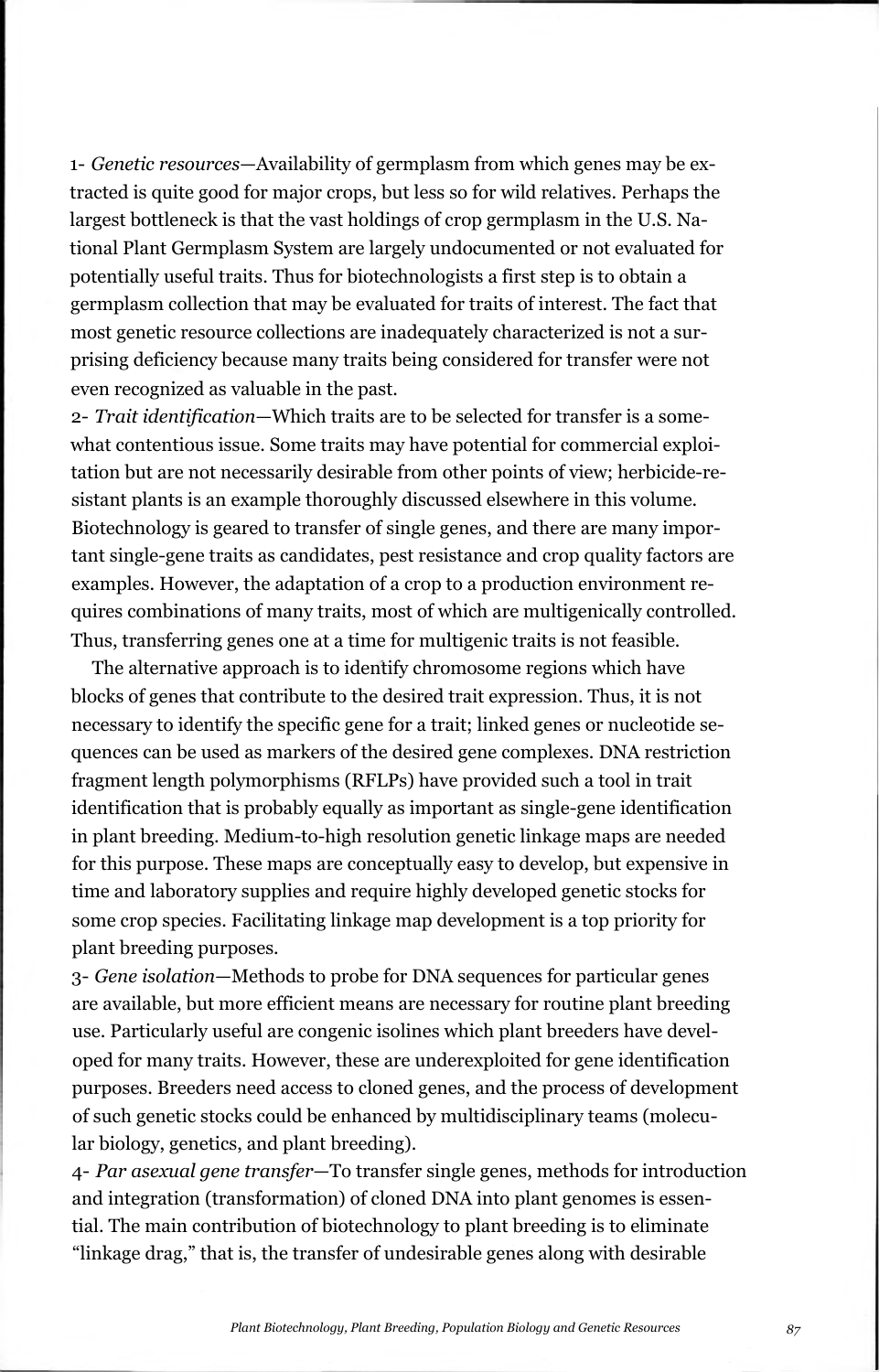*Evaluation of a genetic resource collection for a trait of interest yields information at the phenotypic, but not genotypic, level.*

ones. Traditional plant breeding relies on random genetic recombination and selection to eliminate such association. True single-gene transfer eliminates one of the most costly and time-consuming efforts in plant breeding. Up to now gene transfer methodologies have not been available for routine use in plant breeding, and, in fact, only primitively developed for grass species. This is clearly a major constraint in single-gene plant breeding.

5- *Gene expression*—Evaluation of a genetic resource collection for a trait of interest yields information at the phenotypic, but not genotypic, level. Therefore it must be shown by appropriate tests that there is a genetic component to the observed morphotype. Most important, however, is to determine if the trait is monogenically or multigenically controlled since this will dictate a gene-cloning strategy and have bearing on the practicality of attempting to transfer the trait to a crop cultivar.

Expression of a transferred single gene must also be assessed in the progeny because it is widely known from experiences in plant breeding and genetics that the genetic background (i.e., genes on other chromosomes) may affect the degree of expression of a single gene. Experience with some species have shown that the transformed plants lack vigor and are modified somehow by the genetransfer process. This phenomenon needs considerable attention from the developmental genetics approach. Gene expression can be a considerable constraint for plant breeding, but the extensiveness of this problem is not known. 6- *Breeding-creating adapted gene complexes*—Crop cultivars are the product of many generations of selection, and farmers' landrace varieties provide ample evidence for this. Each plant breeding program must retain or reconstruct the desirable combinations of genes in new cultivars. Thus single-gene transfer routinely applied can be a great benefit to breeding. However, most breeders would consider these genes to give an expansion of their gene pool and would incorporate them into breeding populations for recombination with other genes controlling many other traits.

The new technology offers the possibility of selecting for groups of genes through the RFLP technology mentioned above. Thus biotechnology can provide both genes and gene-tagging methodologies which will aid the plant breeding process. RFLPs are not sufficiently developed for use in breeding, and this activity needs high-priority attention because the resulting DNA probes and linkage maps will be of general use for any plant breeding program. 7- *Evaluation for agronomic performance and safety*—This is another contentious area for plant breeders because there is concern that new traits introduced into plants may have undesirable effects. Plant breeders have contended with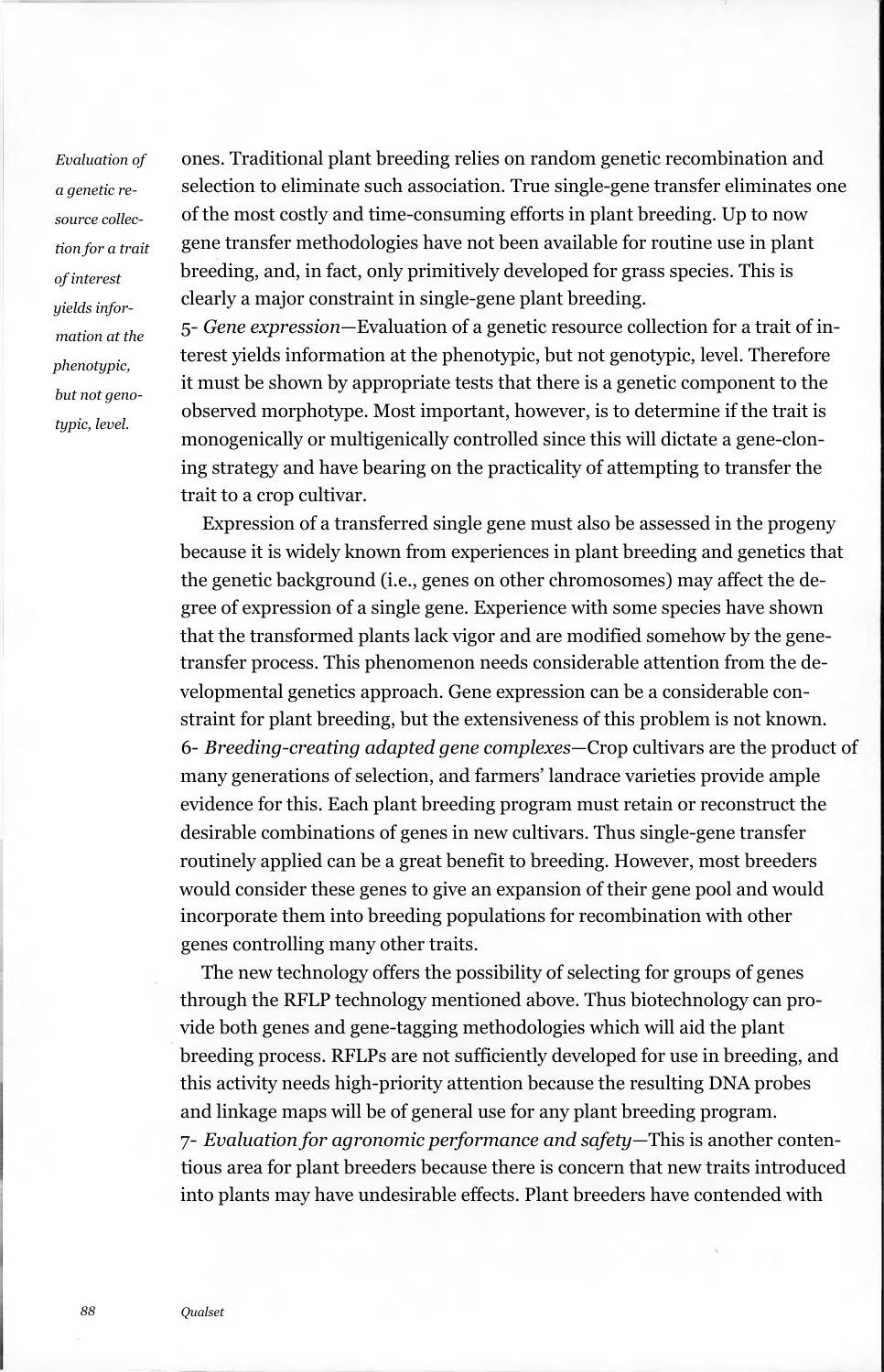this consideration continuously and have developed the necessary evaluation techniques to assure that a new cultivar was not toxic or created no problems as a weed, thus informally plant breeders have found the GRAS - General Recognized As Safe - concept to serve public needs adequately. The guiding principle outlined in a National Academy of Sciences report (Kelman report) is that it is the trait and its effects which must be evaluated. The process by which a trait is introduced to a plant does not create a new potential for undesirable effects. This view was substantiated by a detailed National Research Council report in 1989. A decision tree to guide testing and containment procedures was developed, and these procedures, for the most part, are being adopted in federal agency guidelines. Some breeders, and I am one of them, are pleased to have oversight guidelines for testing and evaluations, but do not believe regulatory language is needed at the federal level for what is or will become a routine procedure in agriculture. Oversight on food safety of new products is well established and requires no new regulatory practices. *...plant breed-*

This is not to say that biotechnology does not create any new potential problems. It does require that the gene and its effects must be carefully assessed. For example, gene transfer by hybridization to crop relatives has been considered in the past, but is the consequence the same for a seed protein quality gene and a herbicide resistance gene? Questions of this type are routinely considered in the plant breeding process and will continue to be addressed by appropriate experimentation. The discussion on this point should continue and crop by crop analyses are very appropriate as is currently in progress by the United States Department of Agriculture/Animal Plant Health Inspection Service.

8- *Distribution and marketing*—New crop cultivars may contain patented genes, and the cultivar itself may be protected by a plant patent, a plant variety protection certificate, or various forms of trade secrets. This is not a new development, but there is increased uncertainty about how developers may protect their investments and realize profit for their efforts. Some crops may not receive sufficient attention if the questions about protection of intellectual property are not addressed. This may be most important for some self-pollinating species such as wheat, soybeans, and cotton. Public-sector crop developers need also to take full consideration of these issues so that they can be assured that the products of their efforts will be readily available to the general public. New arrangements for selective licensing and patenting to prevent exclusionary uses of new cultivars are both instruments that maybe applied to the advantage of the consumer depending on the crop, its area of adaptation, and extent of usage.

Presently plant breeders are wary of adopting some biotechnology practices,

*ers have found the GRAS* - *General Recognized As Safe - concept to serve public needs adequately.*